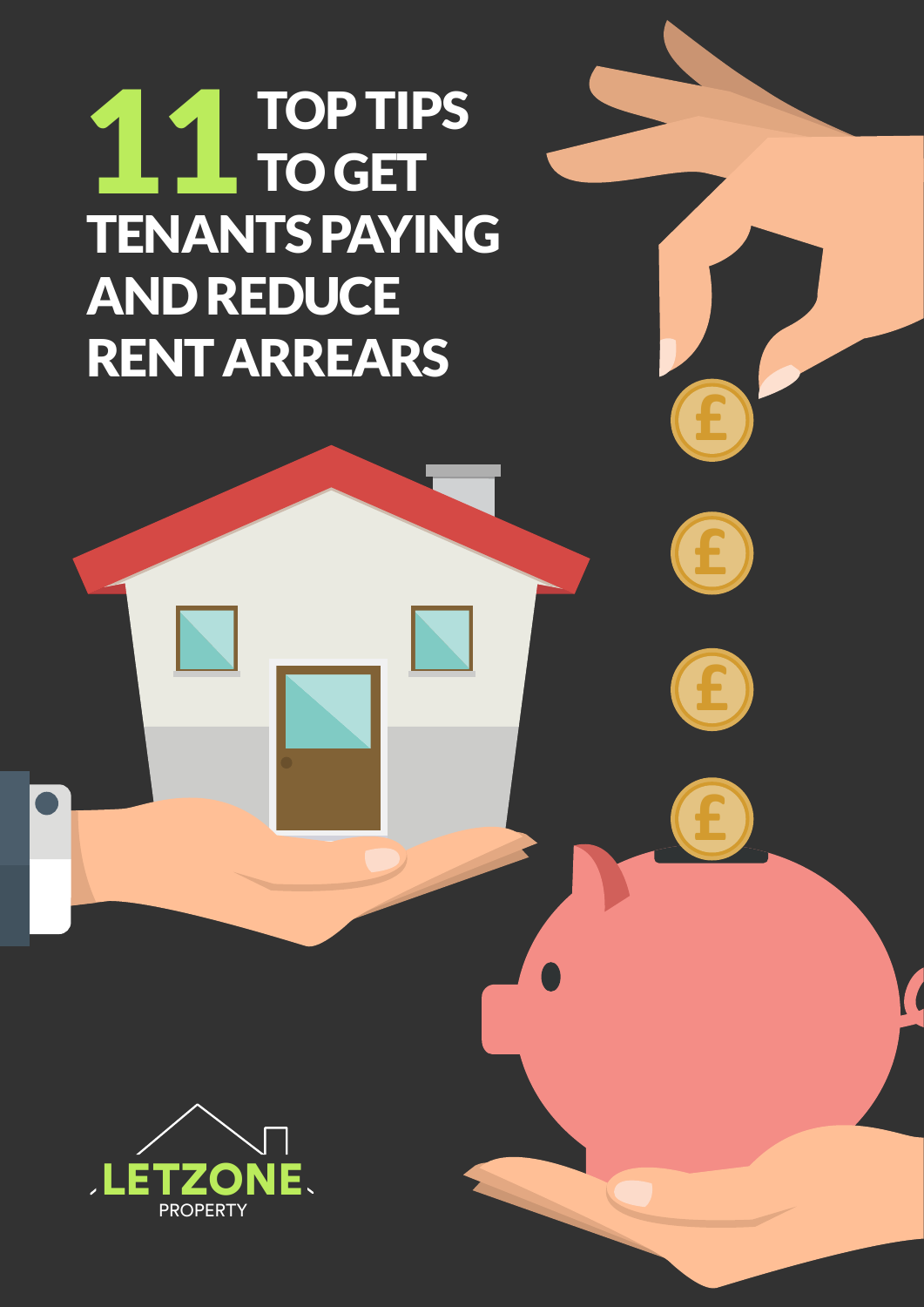

Since March, the Covid-19 pandemic has affected many people's finances due to its impact on the global economy.

As well as some landlords, many tenants will have been affected by having to take a pay cut, being furloughed or, in the worst-case scenario, losing their employment.

The knock-on effect of this is that some tenants' ability to pay rent has been hampered, something which then has financial consequences for you, the landlord.

The majority of tenants will be doing their very best to pay as much as they can and keep their debt to a minimum.

But what can you do as a landlord to encourage tenants in arrears to pay back what they owe? Here are our 11 top tips...



**1. Stay proactive and remain on the front foot**

If you haven't already, it's a good measure to contact your tenants first and let them know that you are there to help. If you don't know the details of their financial situation, there's nothing you can do to help them.

Contacting them first can help you to prepare your own finances and reduce the shock impact of any changes to your rental income. By showing your tenants that you are approachable and friendly, you can build a stronger relationship and increase the chances of them paying back what they owe.

**2. Be sympathetic to your tenant's circumstances**

The Covid-19 pandemic has been an unexpected and challenging period for everyone for a variety of reasons. Therefore, if your tenants are having trouble financially, it's important that you are sympathetic and do everything you can to help.

What's more, remember to take people's health into account. If your tenants are sick or unable to work due to Covid-19, this is likely to impact their ability to pay rent.

**3. Work with a reputable letting agent**

Dealing with rent arrears can be daunting and stressful for landlords, particularly if you are relatively new to the market. By working with an experienced letting agency, you can have the peace of mind that they are handling all communications and have the systems in place to manage rent arrears effectively.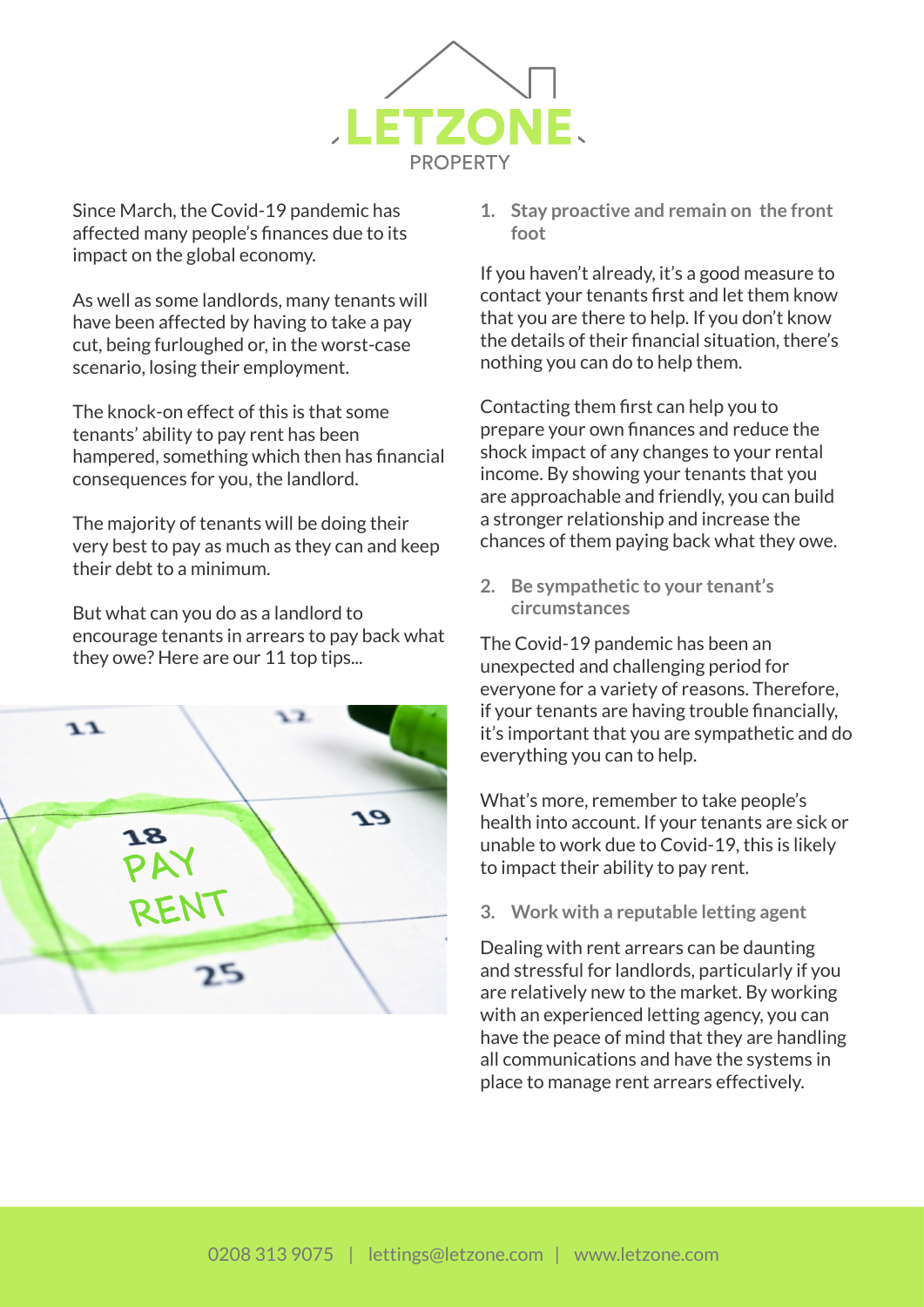



The best letting agents are well-versed in communicating with tenants and will have various strategies in place to encourage them to pay their rent and reduce their debt.

**4. Use technology to your advantage**

Encouraging your tenants to organise standing orders is a simple and effective way to reduce rent arrears. It stops tenants withholding rent and means they don't have to remember to pay you every month.

Meanwhile, recording all details of payments digitally can provide you with a clearer picture of who owes what and how your overall portfolio looks. It also provides you with a clear paper trail if you need to provide evidence at a later date.

**5. Make sure everything is in writing**

Although it's important to speak to your tenants regularly, when agreeing conditions around the tenancy, you must make sure everything is followed up in writing.

This provides you with evidence if you need it in the future to prove something that has

been agreed. These days, contacting your tenants in writing via email, text or WhatsApp is perfectly acceptable.

**6. Have you spoken to the guarantor?**

When some tenancies are signed - particularly those involving students - a guarantor is named as someone who will be liable to pay the rent if the tenant defaults.

If your tenant is in arrears, now is the time to contact the guarantor and make them aware of the situation. They are likely to be a close friend or family member, so they could be in a better position to encourage the tenant to pay up, especially if their own money is at risk.

**7. Advise tenants about the options available to them**

If your tenant is having difficulty paying their rent, it could be beneficial to explain to them the various options for financial support which are available.

These include Universal Credit and the Self-Employed Income Support Scheme, which could help them to pay back some of what they owe.